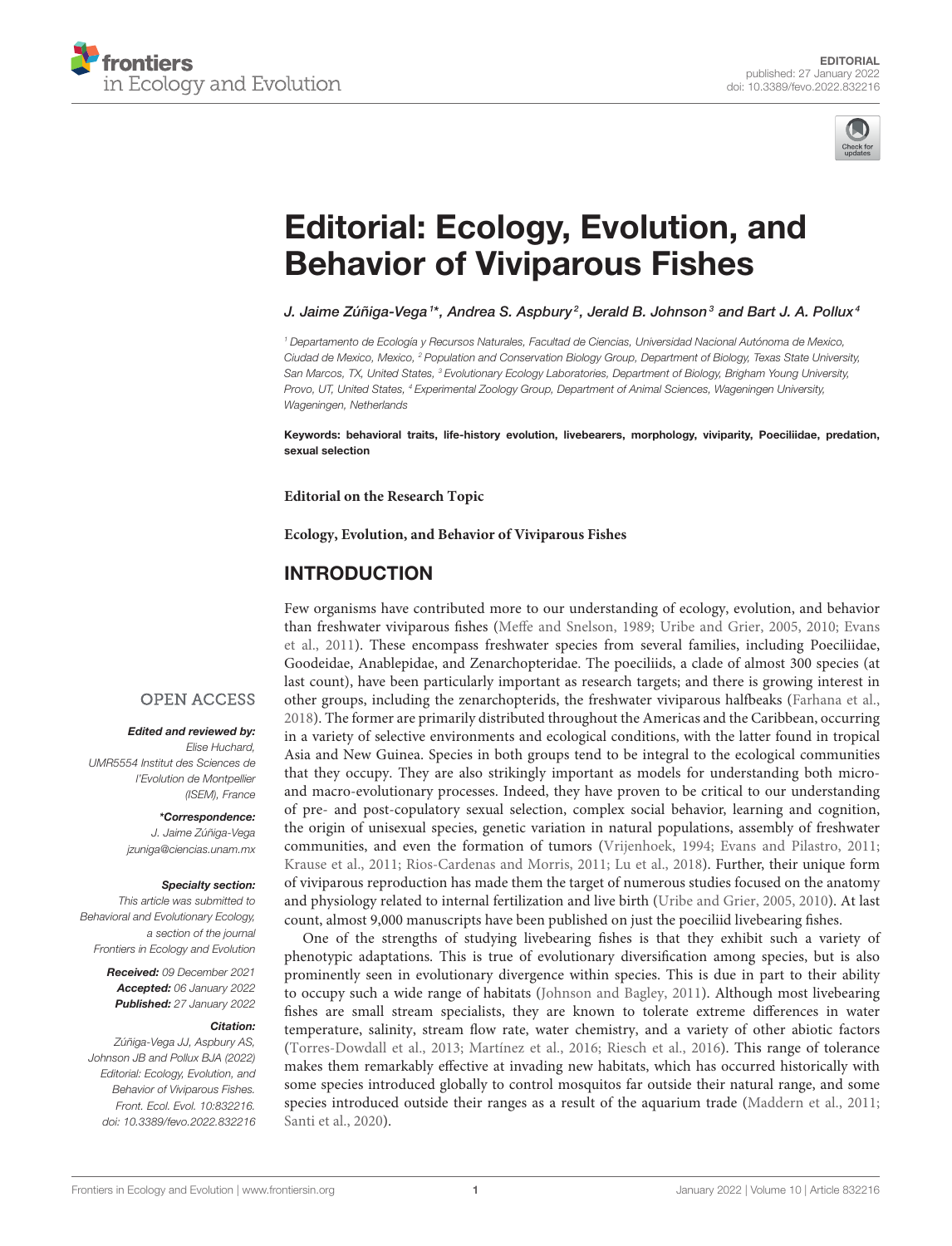With so much already known, it may seem that there is little still to learn from these fishes. Yet, in many ways, we are only now beginning to uncover the potential of these fishes to inform our understanding of several fundamental concepts in biology. Some of this potential is driven by technological advances that allow us to answer questions in new ways. For example, the ability to peer into the genomes of species, or to integrate long-term field studies with controlled laboratory experiments, offer the promise of new insights. Some potential lies in the fact that more work is being done on species that previously have received little or no attention, providing understanding that uniquely comes from comparative work (e.g., [Furness et al., 2019,](#page-4-12) [2021\)](#page-4-13). And some potential lies in knowing some systems so well that we can now begin to integrate knowledge across disciplines that previously were considered independently. Here, we introduce a set of papers published in a Research Topic of Frontiers in Ecology and Evolution focused on recent work in viviparous fishes. These articles can be organized into five broad categories: Behavior, Ecology, Life-History Evolution, Morphology, and Sexual Selection. Some articles used invasive species as model systems and, thus, our Research Topic also contributes to our understanding of how viviparity may be related to the invasive potential of some fish species. Further, we provide a general overview of the significant contributions contained in each article and suggest questions for future investigations.

#### BEHAVIOR

Several articles explore behavior in relation to environmental change. For example, [Lukas, Kalinkat et al.](https://doi.org/10.3389/fevo.2020.583670) examined behavior and invasion success by testing whether dispersing individual guppies (Poecilia reticulata) exhibit behavioral types that differ from those remaining in the source population. They found that guppies exhibit a stable behavioral syndrome composed of boldness and activity, even in the presence of strong seasonal changes in abiotic environmental factors, indicating that individuals with high activity levels are also bolder. Their work showed that when individuals occupy unpredictable and fluctuating environments, having consistent behavioral expressions could help guppies successfully invade, and adapt to disturbed habitats. [Santiago-Arellano et al.](https://doi.org/10.3389/fevo.2021.624245) also examined behavior in invasive guppies asking if heterospecifics (both native and other invasive viviparous fish) affect guppies' refuge emergence latency. When guppies were with other guppies, other invaders, and native goodeids, they had a shorter emergence latency than when alone. Latency reduction was highest when with conspecifics or the invader Poeciliopsis gracilis. Their work shows that established invaders might provide benefits to new invaders.

In an invasive livebearing poeciliid, Gambusia affinis, Miner et al. [investigated if they were behaviorally or physiologically](https://doi.org/10.3389/fevo.2021.617063) tolerant to the environmental perturbation of artificial light at night (ALAN). They found that exposure to ALAN lowered glucose levels in the brain and decreased swimming activity, but did not significantly affect cortisol release rates, reproduction, survival, or growth. They suggest that G. affinis may behaviorally adjust to ALAN rather than modulate their endocrine stress response, which might be one mechanism of their tolerance to disturbed habitats. [Devigili et al.](https://doi.org/10.3389/fevo.2021.607600) found that variation in canopy cover and water flow influenced sexual interactions and locomotor behaviors in the pygmy halfbeak Dermogenys collettei (family Zenarchopteridae). Their work supports the argument that gathering basic ecological and behavioral information from wild populations can lead to a better understanding of the interaction between natural and sexual selection in viviparous fishes.

Two studies addressed how lateralization or handedness could affect behaviors. [Johnson et al.](https://doi.org/10.3389/fevo.2020.606856) showed that variation in male Xenophallus umbratilis gonopodial corkscrew morphology (either left- or right-handed) was linked to decision making behaviors, including behaviors not associated with mating. Interestingly, right and left morph males responded with opposite directional behaviors when presented with the same stimuli. [Connelly and Ryan](https://doi.org/10.3389/fevo.2021.605943) compared visual lateralization in the asexual, gynogenetic Amazon molly (Poecilia formosa), and the sexually reproducing, and sexually parasitized Sailfin molly (P. latipinna). Because Amazon mollies are hybrids with P. latipinna as one parental species, these two species may have similar lateralization. Alternatively, variability or plasticity in this trait might aid in the evolutionary maintenance of the asexual species. In their experiments they failed to detect a significant eye bias in either species, and the degree of variation in visual lateralization was similar between the asexual and sexual species.

# ECOLOGY

[Lukas, Auer et al.](https://doi.org/10.3389/fevo.2021.619193) examined how changes in dissolved oxygen that occur throughout the day in a sulfidic spring affect predatorprey interactions. They documented that as dissolved oxygen decreases from morning to afternoon, Poecilia sulphuraria increase their rates of aquatic surface respiration, making themselves more vulnerable to bird predators. This interesting study demonstrates that abiotic factors that affect prey species may have strong indirect effects on their predators. Langerhans et al. [conducted a thorough study of the consumption of](https://doi.org/10.3389/fevo.2020.603387) hard-shelled prey (durophagy), which are difficult to digest and hence are a costly type of prey. They found that durophagy is quite common among teleost fishes and is widespread across populations of the viviparous fish Gambusia holbrooki. According to their findings, durophagy (in particular molluscivory) is common under conditions of food limitation. This study greatly contributes to our understanding of the benefits of consuming costly prey, the ecological conditions that elicit its occurrence, and the mechanisms by which predators alleviate its costs.

# LIFE-HISTORY EVOLUTION

By focusing on an adaptive radiation of Gambusia hubbsi inhabiting blue holes in Bahamas, [Hulthén et al.](https://doi.org/10.3389/fevo.2021.619277) disentangled the effects of predation and food availability on the evolution of life-history traits. They observed a complex interaction between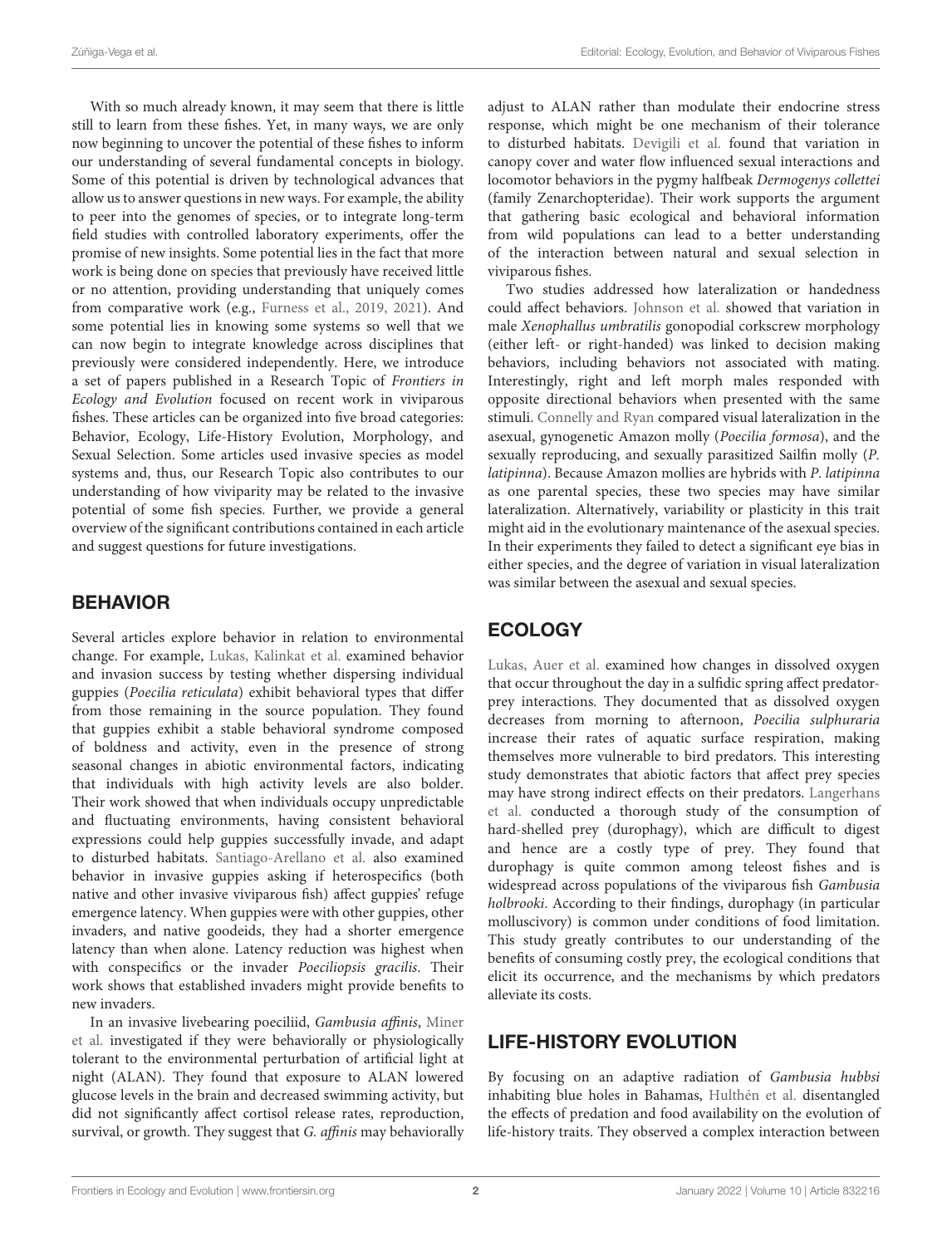these two selective factors shaping fecundity, offspring size, body growth, and age at maturity. One of the greatest strengths of this study is that it dissociates the effects of predation and food availability, which usually covary across natural populations. In contrast, [Golden et al.](https://doi.org/10.3389/fevo.2021.607802) also examined effects of predation intensity on life history diversification in Alfaro cultratus and found no differences in size at maturity, fecundity or offspring size between low- and high-predation environments. Apparently, morphological restrictions limit the selective effects of predation because females from this species have a narrow body and do not develop a distended abdomen during pregnancy. This study thus stands out because it offers a different perspective on the potential effects of predators on life-history evolution, which may not always be as strong as observed in other viviparous species.

A simultaneous examination of multiple selective agents potentially causing intraspecific life-history variation in Poeciliopsis prolifica was conducted by [Roth-Monzón et al.](https://doi.org/10.3389/fevo.2020.608046) Their results revealed that both population density and interspecific competition are strong selective agents for most life-history traits. This important contribution demonstrates that other ecological factors, in addition to the well-known effect of predation, interact in shaping life-history diversification. Saleh-Subaie et al. [examined the Trexler-DeAngelis model \(Trexler and](https://doi.org/10.3389/fevo.2021.690430) DeAngelis, [2003,](#page-5-4) [2010\)](#page-5-5), which is one of the most prominent hypotheses that attempts to explain the causes and consequences of the evolution of matrotrophy (post-fertilization embryonic nutrition) from the ancestral lecithotrophy (pre-fertilization embryonic nutrition). They observed in five species of the genus Poeciliopsis that females with greater degrees of matrotrophy had poorer body condition, which is consistent with one of the predicted consequences of matrotrophy according to the Trexler-DeAngelis model. This finding reveals that post-fertilization embryonic nutrition entails severe energetic costs for females of viviparous fishes.

# **MORPHOLOGY**

Viviparous fishes are excellent models for examining questions about the origin of, and importance of morphological variation. [Safian et al.](https://doi.org/10.3389/fevo.2021.613157) examined how poeciliids could be used as model systems to test hypotheses about fish fin regeneration. They reviewed the current knowledge about the mechanisms behind fin regeneration in fish and noted that the Poeciliidae are a model family for comparative studies of fin regeneration because these fishes live in very different habitat types, have a well-defined phylogeny, and exhibit an incredible amount of [variation in morphology and reproductive traits.](https://doi.org/10.3389/fevo.2021.619232) Langerhans and Rosa-Molinar extended this perspective by investigating the basis of morphological innovation in the gonopodial structure of Gambusia fishes. They document changes in the ano-urogenital vertebral region that have facilitated divergence in swimming abilities and body shape between habitats that vary in predation regimes. This study suggests that the structure of this body region, that originally evolved in the sperm transfer context, has been co-opted to alter swimming performance, and therefore whole-organism survival, facilitating [phenotypic diversification when predation regimes vary.](https://doi.org/10.3389/fevo.2020.608289) Zerulla and Stoddard reviewed the general biology of the polymorphic melanic side-spotting patterns formed by macromelanophores, that are present in some species of Gambusia, Limia, Phalloceros, Poecilia, and Xiphophorus. The side spot patterns formed by macromelanophores are influenced by the presence of dominant genes, acting in a polygenic fashion, that can be either sex-linked or autosomal. Despite the influence of dominant genes, there is often a low frequency of the side-spotting morph in populations, suggesting that there must be selective pressures influencing these traits. However, while side-spotting morphology had wide variation across taxa they did not find that it correlates with sexual selection.

# SEXUAL SELECTION

Much of our knowledge of patterns and processes of sexual selection comes from studies of viviparous fishes [\(Basolo, 1995;](#page-4-14) [Evans and Pilastro, 2011;](#page-4-3) [Rios-Cardenas and Morris, 2011\)](#page-4-5). Several articles in our Research Topic add to this knowledge. Although theory predicts strong species recognition as a first step in mate choice, [Magellan and García-Berthou](https://doi.org/10.3389/fevo.2021.646357) discuss how selection for accurate species recognition may not be as strong in invasive species with coercive mating systems, such as mosquitofish (Gambusia holbrooki). The pairing of rapid learning of species identity with an innate predisposition for sex recognition over species recognition, could be a factor in the invasive success of mosquitofish. [Dekker et al.](https://doi.org/10.3389/fevo.2020.579105) examined multiple paternity in Poecilia gillii and found that over 70% of reproductive females carry embryos from different fathers. They documented that some broods were sired by up to nine different males and in most cases these males did not contribute with a similar number of offspring, thus revealing interesting reproductive skew. This is a noteworthy contribution to our knowledge of the processes of post-copulatory sexual selection that occur in viviparous fishes. [Reznick et al.](https://doi.org/10.3389/fevo.2021.639751) summarized the consequences that the evolution of matrotrophy from the ancestral lecithotrophy has brought on the evolution of male traits associated with sexual selection. They emphasize that males from species with matrotrophy and placentas are less likely to have elaborate ornaments and courtship behavior, are smaller relative to females, and have longer gonopodia. This association indicates that the evolution of matrotrophy led to a shift from pre-copulatory to post-copulatory sexual selection. They also document an accelerated speciation rate in species that exhibit clear signs of pre-copulatory mate choice.

# FUTURE DIRECTIONS

#### Convergent Evolution

Convergent evolution of similar phenotypes in distinct evolutionary lineages is an important phenomenon that has shaped the natural history on earth. Viviparous fish families such as the Poeciliidae, Anablepidae, Goodeidae (all three in Order Cyprinodontiformes), and Zenarchopteridae (Order Beloniformes) are excellent systems to study convergent evolution. They form groups of closely related species that occur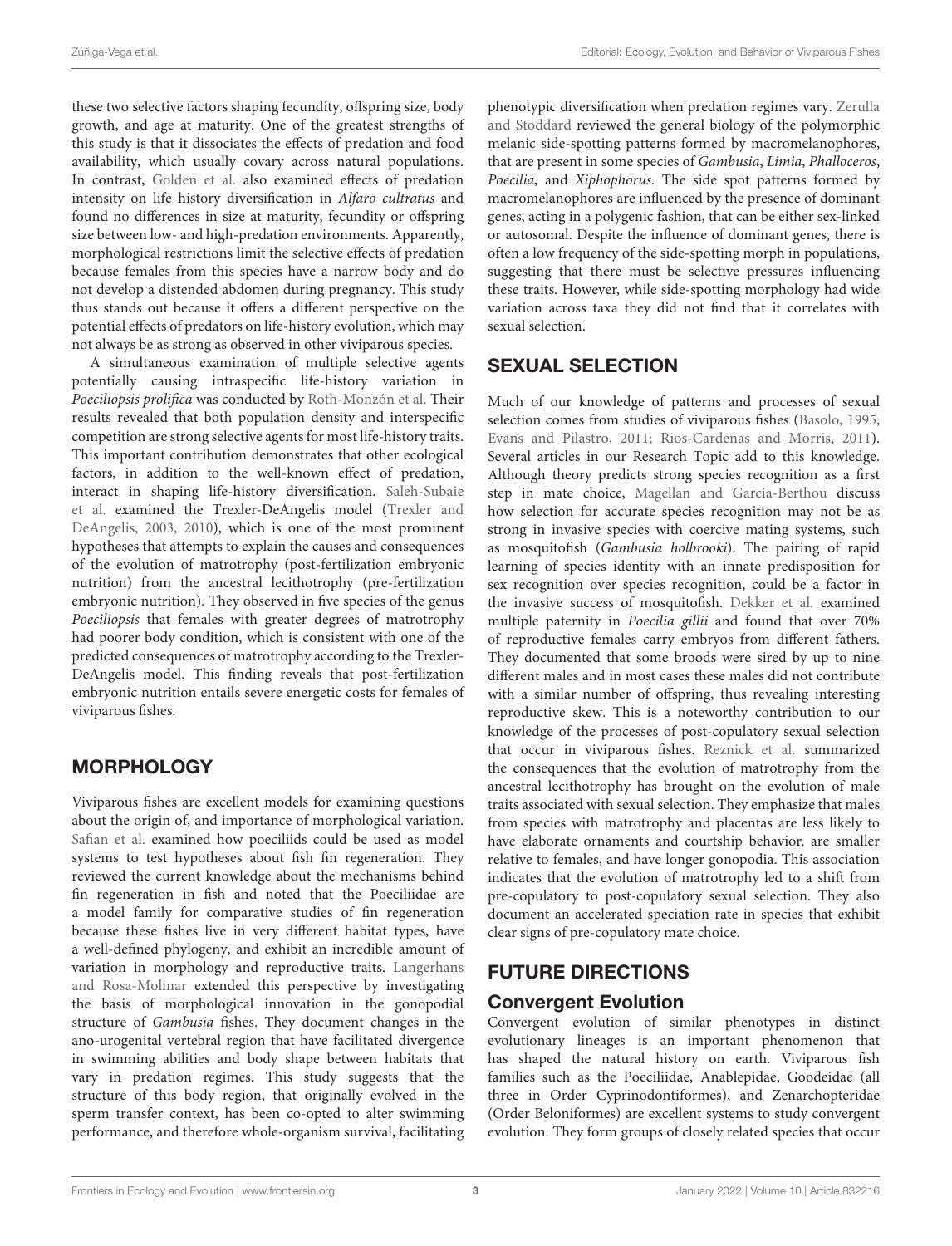in different habitats characterized by a tremendous variation in biotic and abiotic conditions. This has produced a stunning diversity in morphology, physiology, behavior, life-history, and reproductive adaptations. Many of these features evolved repeatedly across the family tree and vary both within and among species. Family-wide phylogenetic comparative approaches that assess how phenotypic features co-evolve across species, or evolve in association with ecological factors, will allow us to address important questions. For example, is evolution repeatable within and among families? Is phenotypic convergence the result of common solutions to similar selective pressures? To what extent does convergent evolution produce similar (but not necessarily always identical) phenotypes? Finally, and equally interesting, do similar selective pressures always lead to similar convergent adaptations or can they also lead to different (non-convergent) phenotypic adaptations? Answers to these captivating questions from live-bearing fishes may significantly further our general understanding of the evolution of phenotypic convergence at both micro- and macro-evolutionary levels [\(Losos, 2011;](#page-4-15) Wake et al., [2011\)](#page-5-6).

#### Genomics of Adaptation

Another promising avenue of future research is one that focusses on uncovering the molecular pathways underlying the convergent evolution of complex adaptations. Recent advances in sequencing technologies, declines in sequencing costs, and innovative computational approaches mark the beginning of a genomics revolution [\(Giani et al., 2020\)](#page-4-16), with more and more fish genomes becoming rapidly available. The field of comparative genomics is bringing this full genome information together with research on ecological selective factors and phenotypic adaptations, giving rise to new opportunities for studying the genomic basis of complex adaptations. We foresee that future studies will focus on two timely topics. The first centers on uncovering the genomic basis of complex trait evolution. The genetic possibilities are countless and may include changes in protein coding genes, gene duplications/losses, or changes in non-coding regulatory elements that result in adjustments of the spatiotemporal expression patterns of key genes. Moreover, these changes may range from relatively minor (epi)genetic changes in only a few, or even single, key genes, to more elaborate modifications at multiple locations in different developmental pathways [\(Wagner and Altenberg, 1996;](#page-5-7) [Carroll, 2008\)](#page-4-17). The second topic focuses on the extent to which convergent evolution in independent lineages is associated with parallel or alternative changes at the genomic level. Comparing the genomes of populations or species that independently evolved new phenotypic traits allows the identification of genomic differences associated with these phenotypes [\(Elmer and Meyer,](#page-4-18) [2011;](#page-4-18) [Stern, 2013;](#page-4-19) [van Kruistum et al., 2021\)](#page-5-8). It is noteworthy to point out that such comparative approaches become statistically more powerful in identifying phenotype-related genes as the number of independent origins included in the study increases.

#### Population Dynamics and Conservation

Another important aspect that deserves attention is the population status of most species of viviparous fishes. To date, we know little about their demographic trends or conservation needs. A few studies have estimated sex- or stage-specific mortality rates, but the main purpose of these studies has been to identify the sources of extrinsic mortality and its microevolutionary consequences, rather than to know if populations are growing, stable, or declining [\(Reznick and Bryant, 2007;](#page-4-20) [Johnson and Zúñiga-Vega, 2009;](#page-4-21) [Zúñiga-Vega et al., 2012\)](#page-5-9). In the light of the current global situation, with numerous water bodies drying up or increasing in pollution [\(Kingsford, 2011;](#page-4-22) [Wen et al., 2017\)](#page-5-10), we must make additional efforts to estimate demographic parameters such as mortality, recruitment, and population growth rates. Furthermore, temperature is increasing in many water bodies, mainly near human settlements, a phenomenon called "urban hot-tubs" [\(Brans et al., 2018\)](#page-4-23). We still do not understand how such warmer temperatures are affecting the populations of aquatic organisms.

Certainly, many species of viviparous fishes are widespread and others (e.g., some poeciliid species) are considered invasive species, with numerous populations growing in areas outside their native geographic ranges (Albornoz-Garzón and Villa-Navarro, [2017;](#page-4-24) [Santi et al., 2020\)](#page-4-11). However, many other species have restricted distributions (e.g., most species in the family Goodeidae) and inhabit regions with high rates of habitat degradation [\(Meffe et al., 1983;](#page-4-25) [Domínguez-Domínguez et al.,](#page-4-26) [2006\)](#page-4-26). Some studies have made significant efforts to propose conservation status of particular species, aiming to call the attention of managers and government environmental agencies [\(Tobler and Plath, 2009;](#page-4-27) [Tobler and Schlupp, 2009;](#page-5-11) Echelle et al., [2013\)](#page-4-28). Still, demographic characteristics of most viviparous species remain entirely unknown and quantitative information is urgently needed to guide future conservation strategies.

# CONCLUDING REMARKS

The breadth of research on livebearing fishes—that which has been completed, is underway, or is being planned—is truly astounding. The articles contained in this Research Topic of Frontiers in Ecology and Evolution capture some of this breadth with clever studies that expand the boundaries of our understanding. But they also reveal biases in this larger body of work. Some species are much more extensively studied than others; some biological disciplines are over-represented; and some important questions have yet to be asked. Perhaps the most exciting thing that will come from work on livebearing fishes is the synthesis of biological knowledge that can occur. Rather than viewing organisms as a collection of traits independently evolving, several species of livebearing fishes are poised to be understood as an integrated expression of genes interacting with a complex environment—this approach offers a way to more fully understand the fundamental bauplan of fishes, and maybe of all vertebrates [\(Gould, 2002\)](#page-4-29). Similarly, as we come to examine more and more species of livebearing fishes, our understanding of the contraints and flexibility of evolution will also become clearer. Examples of parallel evolution already excite the possibility of understanding the predictability of evolutionary change (Reznick et al., [1996;](#page-4-30) [Johnson, 2001;](#page-4-31) [Ingley et al., 2014;](#page-4-32) [Tobler et al., 2015\)](#page-5-12). And of course, the applied use of this group of fishes continues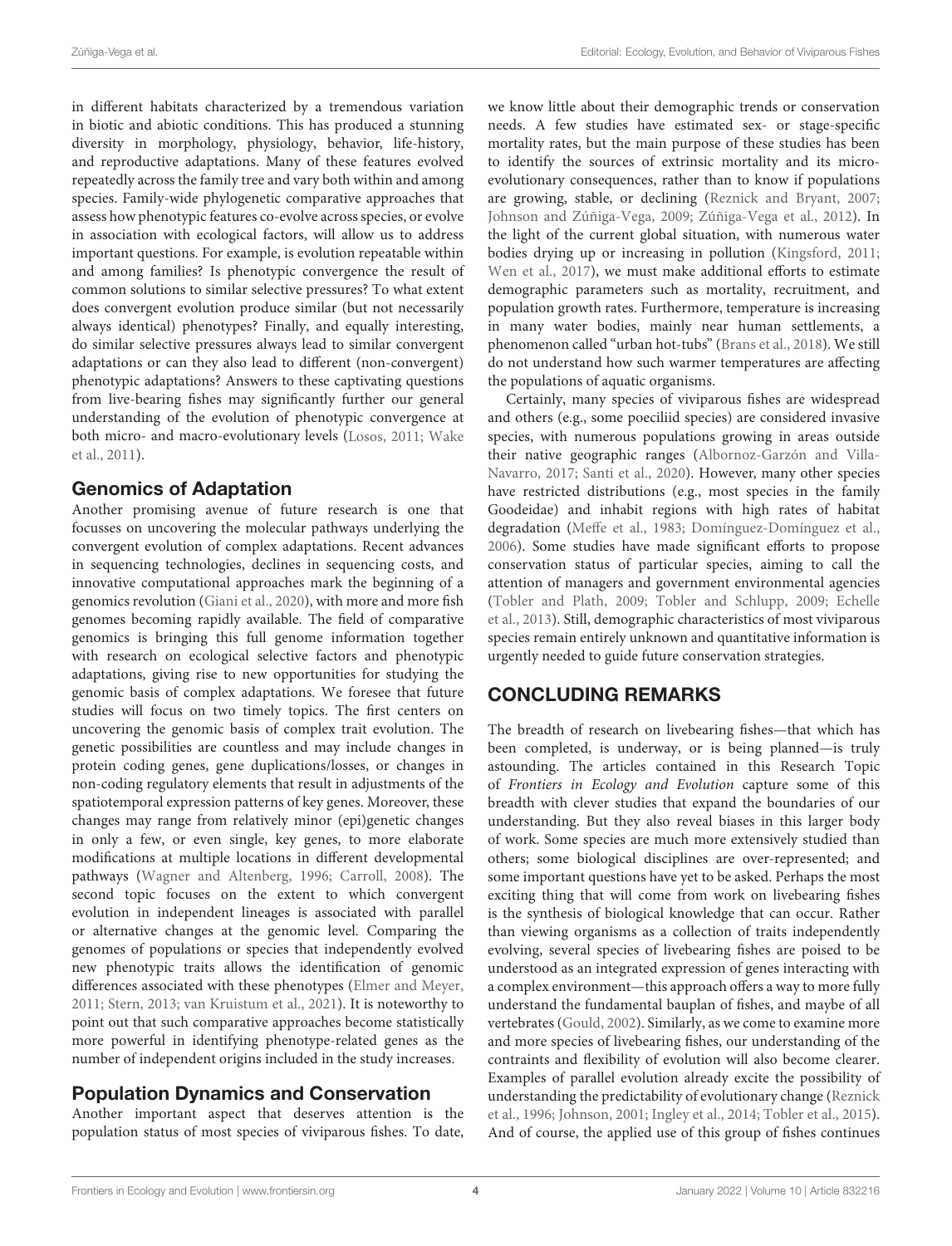to grow, including their use to understand disease, development, and conservation, to name but a few. Clearly, future work studying freshwater viviparous fishes holds much promise.

# AUTHOR CONTRIBUTIONS

All authors contributed equally to this Editorial article and to the organization of the Research Topic.

#### **REFERENCES**

- <span id="page-4-24"></span>Albornoz-Garzón, J. G., and Villa-Navarro, F. A. (2017). Range extension of the invasive fish Xiphophorus maculatus (Günther, 1866) (Cyprinodontiformes: Poeciliidae) in the upper Magdalena river basin, Colombia. Check List 13:2149. doi: [10.15560/13.3.2149](https://doi.org/10.15560/13.3.2149)
- <span id="page-4-14"></span>Basolo, A. L. (1995). Phylogenetic evidence for the role of a pre-existing bias in sexual selection. Proc. R Soc. B Biol. Sci. 259, 307–311. doi: [10.1098/rspb.1995.0045](https://doi.org/10.1098/rspb.1995.0045)
- <span id="page-4-23"></span>Brans, K. I., Engelen, J. M. T., Souffreau, C., and De Meester, L. (2018). Urban hot-tubs: local urbanization has profound effects on average and extreme temperatures in ponds. Landsc. Urban Plan. 176, 22–29. doi: [10.1016/j.landurbplan.2018.03.013](https://doi.org/10.1016/j.landurbplan.2018.03.013)
- <span id="page-4-17"></span>Carroll, S. B. (2008). Evo-devo and an expanding evolutionary synthesis: a genetic theory of morphological evolution. Cell 134, 25–36. doi: [10.1016/j.cell.2008.06.030](https://doi.org/10.1016/j.cell.2008.06.030)
- <span id="page-4-26"></span>Domínguez-Domínguez, O., Martínez-Meyer, E., Zambrano, L., and Pérez-Ponce de León, G. (2006). Using ecological-niche modeling as a conservation tool for freshwater species: live-bearing fishes in central Mexico. Conserv. Biol. 20, 1730–1739. doi: [10.1111/j.1523-1739.2006.00588.x](https://doi.org/10.1111/j.1523-1739.2006.00588.x)
- <span id="page-4-28"></span>Echelle, A. A., Lozano Vilano, M. L., Baker, S., Wilson, W. D., Echelle, A. F., Garrett, G. P., et al. (2013). Conservation genetics of Gambusia krumholzi (Teleostei: Poeciliidae) with assessment of the species status of G. clarkhubbsi and hybridization with G. speciosa. Copeia 2013, 72–79. doi: [10.1643/CG-11-167](https://doi.org/10.1643/CG-11-167)
- <span id="page-4-18"></span>Elmer, K. R., and Meyer, A. (2011). Adaptation in the age of ecological genomics: insights from parallelism and convergence. Trends Ecol. Evol. 26, 298–306. doi: [10.1016/j.tree.2011.02.008](https://doi.org/10.1016/j.tree.2011.02.008)
- <span id="page-4-3"></span>Evans, J. P., and Pilastro, A. (2011). "Postcopulatory sexual selection," in Ecology and Evolution of Poeciliid Fishes, eds J. P. Evans, A. Pilastro, and I. Schlupp (Chicago, IL: The University of Chicago Press), 197–208. doi: [10.7208/chicago/9780226222769.001.0001](https://doi.org/10.7208/chicago/9780226222769.001.0001)
- <span id="page-4-1"></span>Evans, J. P., Pilastro, A., and Schlupp, I. (2011). Ecology and Evolution of Poeciliid Fishes. Chicago, IL: The University of Chicago Press.
- <span id="page-4-2"></span>Farhana, S. N., Muchlisin, Z. A., Duong, T. Y., Tanyaros, S., Page, L. M., Zhao, Y., et al. (2018). Exploring hidden diversity in Southeast Asia's Dermogenys spp. (Beloniformes: Zenarchopteridae) through DNA barcoding. Sci. Rep. 8:10787. doi: [10.1038/s41598-018-29049-7](https://doi.org/10.1038/s41598-018-29049-7)
- <span id="page-4-13"></span>Furness, A. I., Avise, J. C., Pollux, B. J. A., Reynoso, Y., and Reznick, D. N. (2021). The evolution of the placenta in poeciliid fishes. Curr. Biol. 31, 2004–2011. doi: [10.1016/j.cub.2021.02.008](https://doi.org/10.1016/j.cub.2021.02.008)
- <span id="page-4-12"></span>Furness, A. I., Pollux, B. J. A., Meredith, R. W., Springer, M. S., and Reznick, D. N. (2019). How conflict shapes evolution in poeciliid fishes. Nat. Commun. [10:3335. doi: 10.1038/s41467-019-11](https://doi.org/10.1038/s41467-019-11307-5) 307-5
- <span id="page-4-16"></span>Giani, A. M., Gallo, G. R., Gianfranceschi, L., and Formenti, G. (2020). Long walk to genomics: history and current approaches to genome sequencing and assembly. Comput. Struct. Biotechnol. J. 18, 9–19. doi: [10.1016/j.csbj.2019.11.002](https://doi.org/10.1016/j.csbj.2019.11.002)
- <span id="page-4-29"></span>Gould, S. J. (2002). The Structure of Evolutionary Theory. Cambridge, MA: Harvard University Press. doi: [10.2307/j.ctvjsf433](https://doi.org/10.2307/j.ctvjsf433)
- <span id="page-4-32"></span>Ingley, S. J., Billman, E. J., Belk, M. C., and Johnson, J. B. (2014). Morphological divergence driven by predation environment within and between species of Brachyrhaphis fishes. PLoS ONE 9:e90274. doi: [10.1371/journal.pone.0090274](https://doi.org/10.1371/journal.pone.0090274)
- <span id="page-4-31"></span>Johnson, J. B. (2001). Adaptive life-history evolution in the livebearing fish Brachyrhaphis rhabdophora: genetic basis for parallel divergence in age and size

#### ACKNOWLEDGMENTS

We are very grateful to all the contributing authors for sharing with us their research findings. Their manuscripts have made the Research Topic on viviparous fishes a great success. We also thank all the referees, acknowledged on the first page of each article, for providing constructive and thoughtful comments on manuscript drafts.

at maturity and a test of predator-induced plasticity. Evolution 55, 1486–1491. doi: [10.1111/j.0014-3820.2001.tb00668.x](https://doi.org/10.1111/j.0014-3820.2001.tb00668.x)

- <span id="page-4-7"></span>Johnson, J. B., and Bagley, J. C. (2011). "Ecological drivers of life-history divergence," in Ecology and Evolution of Poeciliid Fishes, eds. J. P. Evans, A. Pilastro, and I. Schlupp (Chicago, IL: The University of Chicago Press), 38–49.
- <span id="page-4-21"></span>Johnson, J. B., and Zúñiga-Vega, J. J. (2009). Differential mortality drives life-history evolution and population dynamics in the fish Brachyrhaphis rhabdophora. Ecology 90, 2243–2252. doi: [10.1890/07-1672.1](https://doi.org/10.1890/07-1672.1)
- <span id="page-4-22"></span>Kingsford, R. T. (2011). Conservation management of rivers and wetlands under climate change - a synthesis. Mar. Freshw. Res. 62, 217–222. doi: [10.1071/MF11029](https://doi.org/10.1071/MF11029)
- <span id="page-4-4"></span>Krause, J., James, R., and Croft, D. P. (2011). "Group living," in Ecology and Evolution of Poeciliid Fishes, eds J. P. Evans, A. Pilastro, and I. Schlupp (Chicago, IL: The University of Chicago Press), 145–154.
- <span id="page-4-15"></span>Losos, J. B. (2011). Convergence, adaptation, and constraint. Evolution 65, 1827–1840. doi: [10.1111/j.1558-5646.2011.01289.x](https://doi.org/10.1111/j.1558-5646.2011.01289.x)
- <span id="page-4-6"></span>Lu, Y., Boswell, M., Boswell, W., Kneitz, S., Hausmann, M., Klotz, B., et al. (2018). Comparison of Xiphophorus and human melanoma transcriptomes reveals conserved pathway interactions. Pigment Cell Melanoma Res. 31, 496–508. doi: [10.1111/pcmr.12686](https://doi.org/10.1111/pcmr.12686)
- <span id="page-4-10"></span>Maddern, M. G., Gill, H. S., and Morgan, D. L. (2011). Biology and invasive potential of the introduced swordtail Xiphophorus hellerii Heckel (Poeciliidae) in Western Australia. Aquat. Conserv. Mar. Freshw. Ecosyst. 21, 282–291. doi: [10.1002/aqc.1186](https://doi.org/10.1002/aqc.1186)
- <span id="page-4-8"></span>Martínez, J. D., Cadena, C. D., and Torres, M. (2016). Critical thermal limits of Poecilia caucana (Steindachner, 1880) (Cyprinodontiformes: Poeciliidae). Neotrop. Ichthyol. 14:e150171. doi: [10.1590/1982-0224-20150171](https://doi.org/10.1590/1982-0224-20150171)
- <span id="page-4-25"></span>Meffe, G. K., Hendrickson, D. A., Minckley, W. L., and Rinne, J. N. (1983). Factors resulting in decline of the endangered Sonoran topminnow Poeciliopsis occidentalis (Atheriniformes: Poeciliidae) in the United States. Biol. Conserv. 25, 135–159. doi: [10.1016/0006-3207\(83\)90057-5](https://doi.org/10.1016/0006-3207(83)90057-5)
- <span id="page-4-0"></span>Meffe, G. K., and Snelson, F. F. Jr., (eds.). (1989). Ecology and Evolution of Livebearing Fishes (Poeciliidae). Englewood Cliffs, NJ: Prentice Hall.
- <span id="page-4-20"></span>Reznick, D., and Bryant, M. (2007). Comparative long-term mark-recapture studies of guppies (Poecilia reticulata): differences among high and low predation localities in growth and survival. Ann. Zool. Fennici 44, 152–160.
- <span id="page-4-30"></span>Reznick, D. N., Rodd, F. H., and Cardenas, M. (1996). Life-history evolution in guppies (Poecilia reticulata: Poeciliidae). IV. Parallelism in life-history phenotypes. Am. Nat. 147, 319–338. doi: [10.1086/285854](https://doi.org/10.1086/285854)
- <span id="page-4-9"></span>Riesch, R., Tobler, M., Lerp, H., Jourdan, J., Doumas, T., Nosil, P., et al. (2016). Extremophile Poeciliidae: multivariate insights into the complexity of speciation along replicated ecological gradients. BMC Evol. Biol. 16:136. doi: [10.1186/s12862-016-0705-1](https://doi.org/10.1186/s12862-016-0705-1)
- <span id="page-4-5"></span>Rios-Cardenas, O., and Morris, M. R. (2011). "Precopulatory sexual selection," in Ecology and Evolution of Poeciliid Fishes, eds. J. P. Evans, A. Pilastro, and I. Schlupp (Chicago, IL: The University of Chicago Press), 187–196.
- <span id="page-4-11"></span>Santi, F., Riesch, R., Baier, J., Grote, M., Hornung, S., Jüngling, H., et al. (2020). A century later: adaptive plasticity and rapid evolution contribute to geographic variation in invasive mosquitofish. Sci. Tot. Environ. 726:137908. doi: [10.1016/j.scitotenv.2020.137908](https://doi.org/10.1016/j.scitotenv.2020.137908)
- <span id="page-4-19"></span>Stern, D. L. (2013). The genetic causes of convergent evolution. Nat. Rev. Genet. 14, 751–764. doi: [10.1038/nrg3483](https://doi.org/10.1038/nrg3483)
- <span id="page-4-27"></span>Tobler, M., and Plath, M. (2009). Threatened fishes of the world: Poecilia sulphuraria (Alvarez, 1948) (Poeciliidae). Environ. Biol. Fishes 85, 333–334. doi: [10.1007/s10641-009-9506-3](https://doi.org/10.1007/s10641-009-9506-3)